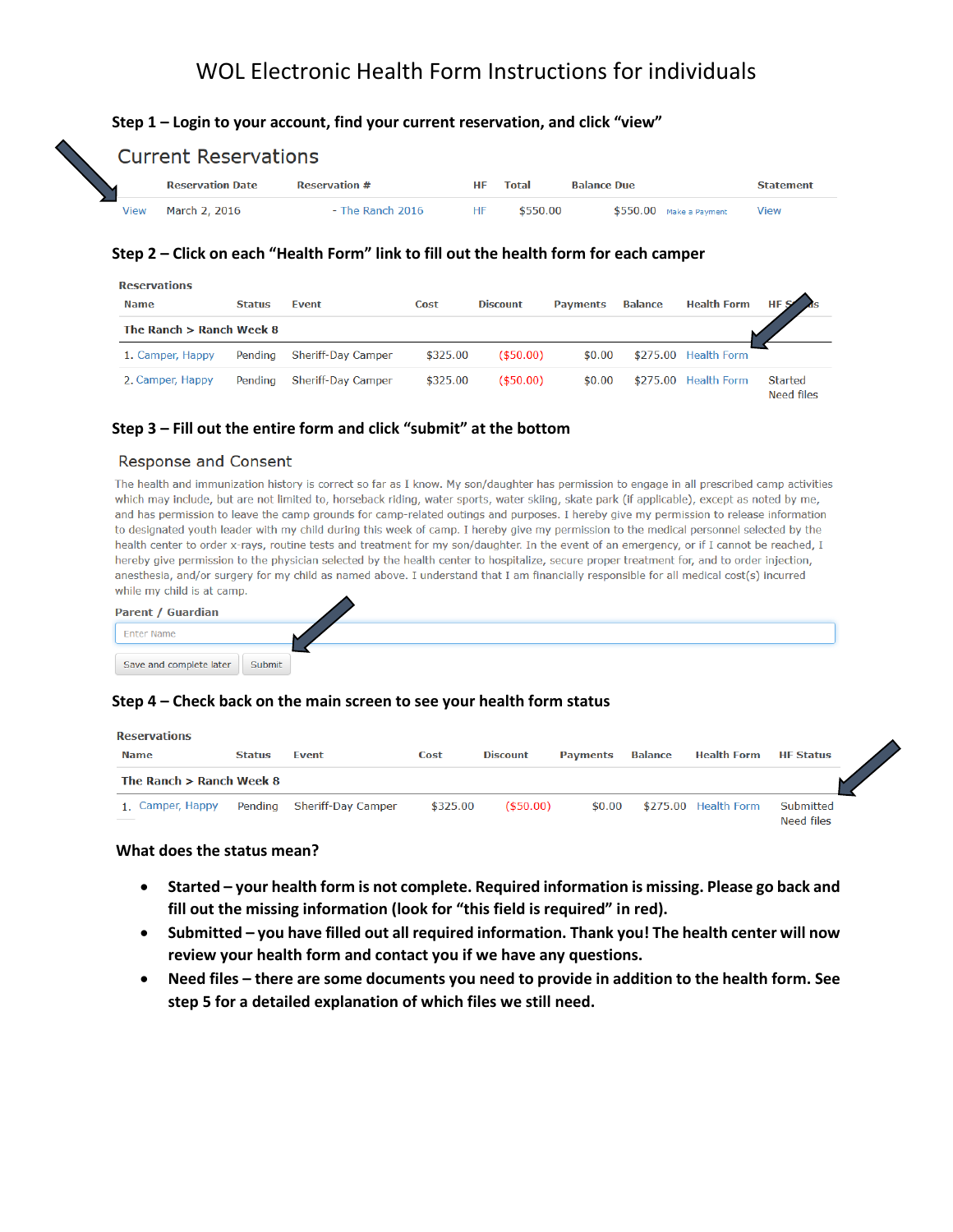# WOL Electronic Health Form Instructions for individuals

# **Step 5 – If you see the "need files" message, go back to the first screen and click "HF"**

| <b>Current Reservations</b> |                         |                      |                            |          |                          |                  |  |  |
|-----------------------------|-------------------------|----------------------|----------------------------|----------|--------------------------|------------------|--|--|
|                             | <b>Reservation Date</b> | <b>Reservation #</b> | $HF \setminus \mathcal{A}$ |          | <b>Balance Due</b>       | <b>Statement</b> |  |  |
| <b>View</b>                 | March 2, 2016           | - The Ranch 2016     | HF                         | \$550.00 | $$550.00$ Make a Payment | View             |  |  |

#### **This will take you to a detailed screen that looks something like this:**

| Event                 | <b>HF Status</b> | <b>Insurance</b><br>Card<br><b>Front</b> | Card Back Plan           | <b>Insurance Asthma Action</b> | <b>Diabetes Management</b><br>Plan | <b>Medication</b><br><b>Orders</b> |
|-----------------------|------------------|------------------------------------------|--------------------------|--------------------------------|------------------------------------|------------------------------------|
| <b>Ranch Week 8</b>   |                  |                                          |                          |                                |                                    |                                    |
| Sheriff-Day<br>Camper | <b>Started</b>   | Not needed                               | Not needed               | Not needed                     | Not needed                         | Not needed                         |
| Sheriff-Day<br>Camper | Submitted        | Missing<br><b>Browse</b>                 | Missina<br><b>Browse</b> | Not needed                     | Not needed                         | Not needed                         |
| Sheriff-Day<br>Camper | <b>Started</b>   | <b>Missing</b><br><b>Browse</b>          | Missing<br><b>Browse</b> | Not needed                     | Not needed                         | Not needed                         |

### **Any form that says "missing" still needs to be turned in. Here are the details:**

- **Insurance card:** You only need to provide an insurance card if you have health insurance. Health insurance is not required to attend camp. If you do have insurance, please provide a copy of your card (front and back). This is just to be prepared for the unlikely event that your camper needs to go to a local doctor or hospital.
- **Asthma action plan:** This is only required if you answered yes to the "does your child have an asthma action plan" question.
- **Diabetes management plan:** This is only required if you answered yes to the "does your child have a diabetes management plan" question.
- **Medication orders:** This is only required if you answered yes to the "will your child be bringing any medications to camp" question. If this is the case, we need a note signed by the doctor that lists all the medications the camper is bringing. This is a requirement of New York State. For more information on the medication form, please see the FAQ section (below).

### **Frequently Asked Questions**

### **1. What are the requirements for campers bringing medications?**

Medication forms are required for all campers bringing medication. We need something in writing, signed by the doctor within the last year, which lists all medications and directions. This can be done by printing out the WOL medication form and bringing it to the doctor, or if the doctor has their own form, that can be used as well. If a camper is bringing the exact same medications that they take at school, they could also provide us with a copy of the medication form from their school. If any of your campers are having difficulty getting their medication form completed, please call us so we can discuss this on a case by case basis. We want all campers to be safe and bring their mediations to camp, and we do not want any camper to be excluded because of difficulty with a medication form.